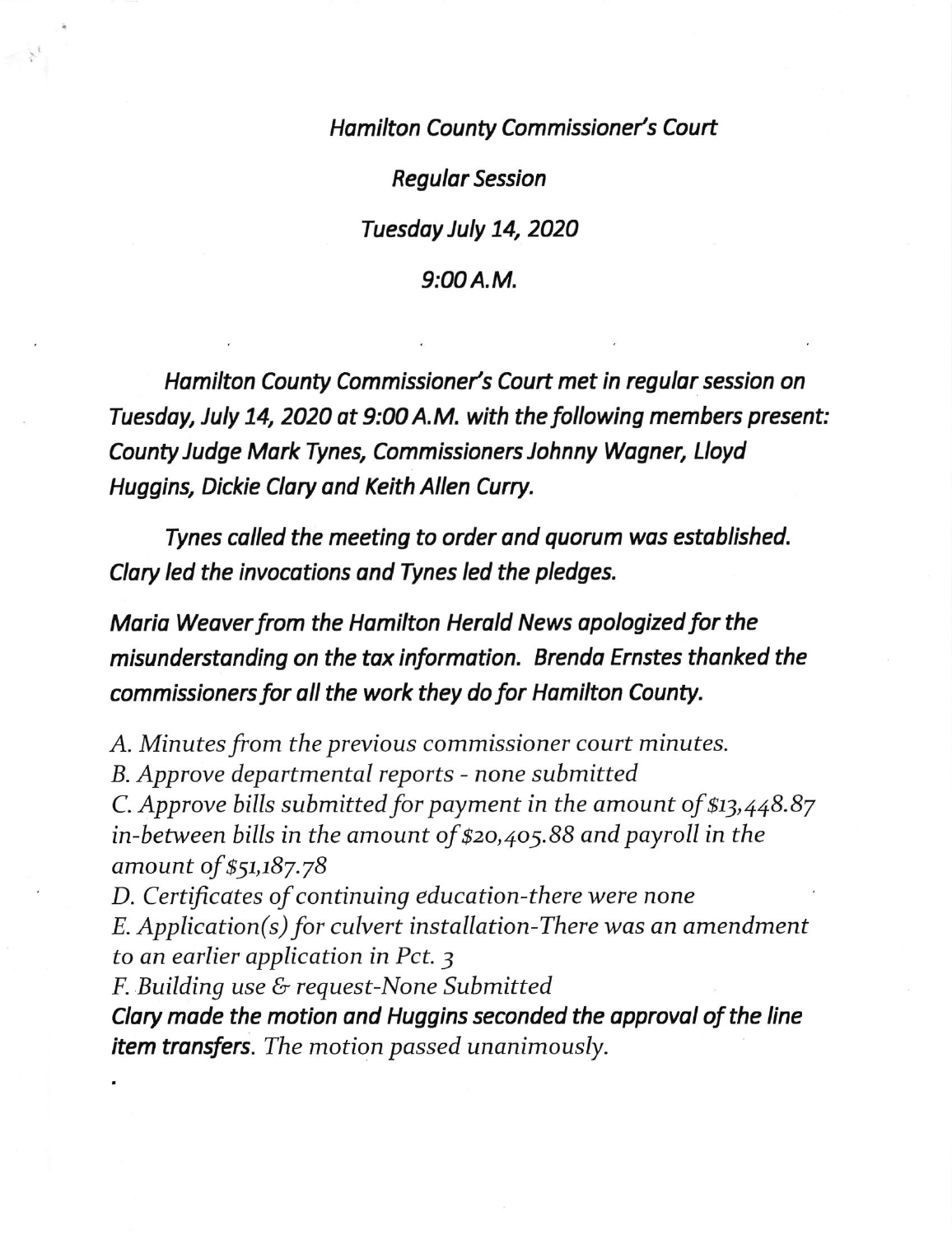There was one resignotion in communications Ashley Benningfeild as of July 4, 2020; Tonya Cox, Chief Deputy District Clerk resigned as of July 10, 2020 and Clayton Paschal, Road hand for Pct. 4, terminated as of July 10,2O2O.

Clary has started looking into courthouse window repair costs.

Wagner made the motion and Clary seconded the approval of the treasurer's report. Hamilton County Treasurer, Shawna Dyer, stated that the total cash on hand for April was \$1,628,443.98 and total investments were \$2,347,682.40. For Moy totol cash on hond wos 51,677,422.24 and the total investments were \$2,347,689.07. The motion carried unanimously.

Tynes mode the motion and Huggins seconded the occeptonce of donations from the Fort Worth Police Department that totaled over \$20,000.00 in donations. It provided Hamilton County with cages, light bars, emergency lights, etc. The motion carried unanimously.

Wagner made the motion and Huggins seconded the approval of Pathway to bury cables in Pct. 1 CR 101. The motion passed unanimously.

Huggins made the motion and Curry seconded the HCCAA resolution authorizing a county grant program for year 2021. The motion passed unanimously.

Curry made the motion and Clary seconded the Interlocal agreement with Hill County Tronsit fot a transit study to be done. The motion carried unanimously.